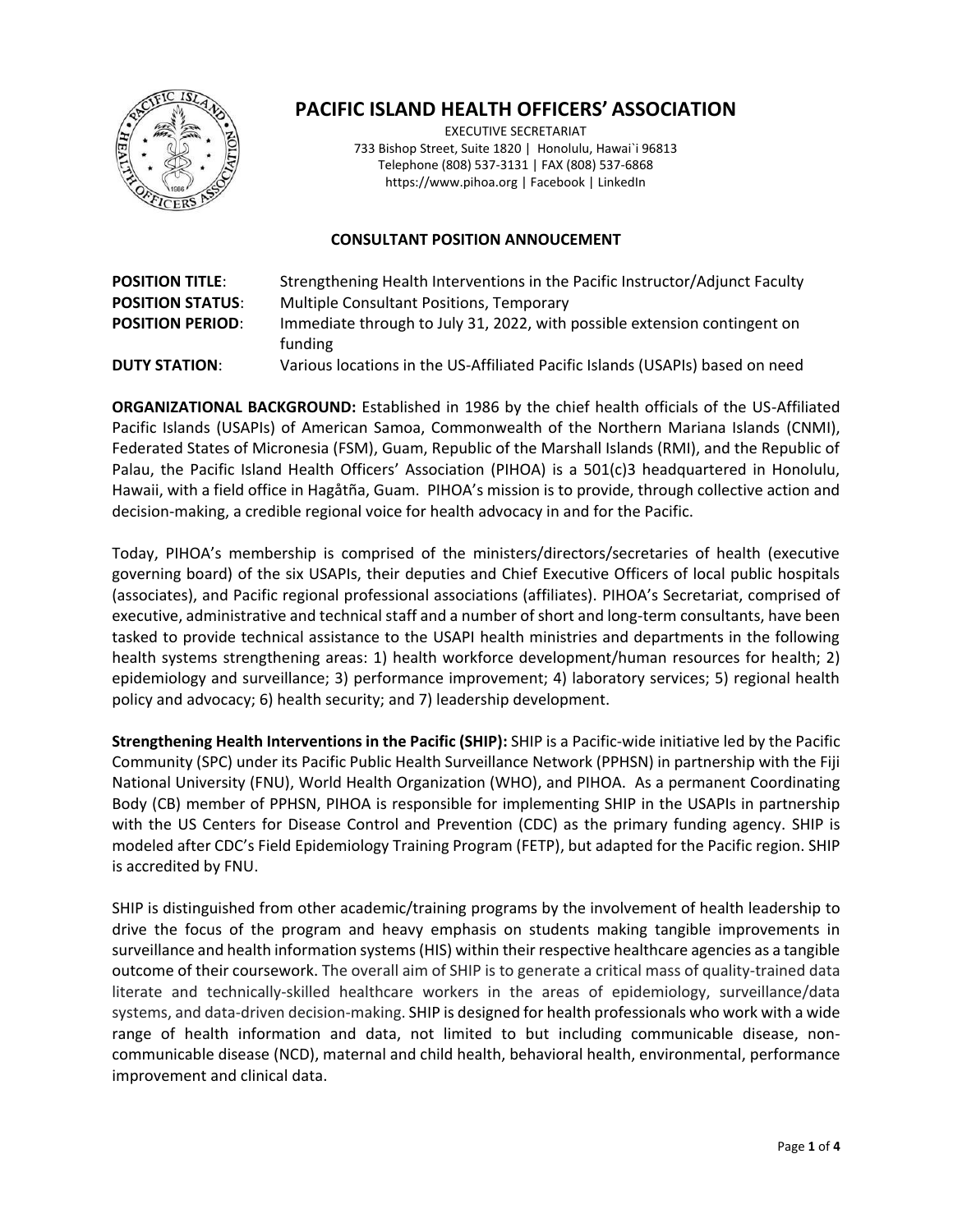SHIP is comprised of three tiers (courses):

- *Tier 1 Post-Graduate Certificate in Field Epidemiology (PGCFE), also known as Data for Decision-Making (DDM)*
- *Tier 2 Post-Graduate Diploma in Applied Epidemiology (PGDAE)*
- *Tier 3: Master's in Applied Epidemiology (MAE)*

Tier 1 and 2 courses are comprised of up to four or five discrete, week-long modules delivered on-site and in-person, supplemented by additional online coursework to be completed during and in-between modules. Each course module is delivered as a combination of classroom-based teaching and didactic learning sessions followed by structured activities/exercises that encourage and support the model of learning "*from work, at work, for work"* where students plan, design and implement selected projects prioritized by their respective workplace supervisors and health leadership utilizing real local data. Since 2015, multiple courses have been delivered in all four states of the FSM and FSM National, American Samoa, Guam, Palau and the RMI, with 101 USAPI health staff having received their PGCFE to date. Seventeen PGCFE graduates are currently pursuing the completion of the Tier 2 PGDAE, and three are ready to commence the MAE track.

**SUMMARY OF DUTIES:** PIHOA is seeking highly experienced Epidemiologists to support SHIP Tiers 1 and 2 course delivery as *SHIP Adjunct Faculty* consultants under the direction of PIHOA's SHIP Program Manager and SHIP Faculty Lead. Successful candidates will also be required to meet FNU's adjunct faculty requirements. The timing and frequency of course delivery will be dependent on jurisdiction needs and readiness, and program funding.

#### **SCOPE OF POSITION**

- 1. **Reports To**: SHIP Program Manager
- 2. **Supervises**: None
- 3. **Fiscal Responsibilities**: None
- 4. **Signature Authorities**: None
- 5. **Level of Interaction**: This is a highly responsible, creative and demanding position requiring a unique mix of skills and experience in epidemiology, public health, communications, education/training, health information systems, data-driven decision-making and cultural competency. The position will interact with a wide array of multi-disciplinary team members working across multiple locations, and may include interactions with national, state and regional health leadership, including the USAPI Directors and Secretaries of Health and regional technical partners.

## **MAJOR DUTIES AND RESPONSIBILITIES/DELIVERABLES**

As directed by the SHIP Program Manager, the SHIP Adjunct Faculty will work in collaboration with the SHIP Faculty Lead, other SHIP faculty, and PIHOA's Regional Epidemiology Unit (REU) team to:

1. Lead and/or co-facilitate Tier 1 and/or 2 courses in participating USAPI sites. This will include preparation of course materials, slide decks, exercises and examinations in adherence to the approved SHIP curriculum and course templates prior to course roll-out; assure student learning objectives and outcomes adhere to stated SHIP course learning and competency milestones and FNU course completion requirements; monitoring, troubleshooting and assessing and grading of student work and final projects; compilation of course workshop reports; and compilation and submission of all required student final projects, individual module examination scores, and final course grades to the SHIP Program Administrator for onward submission to FNU for review;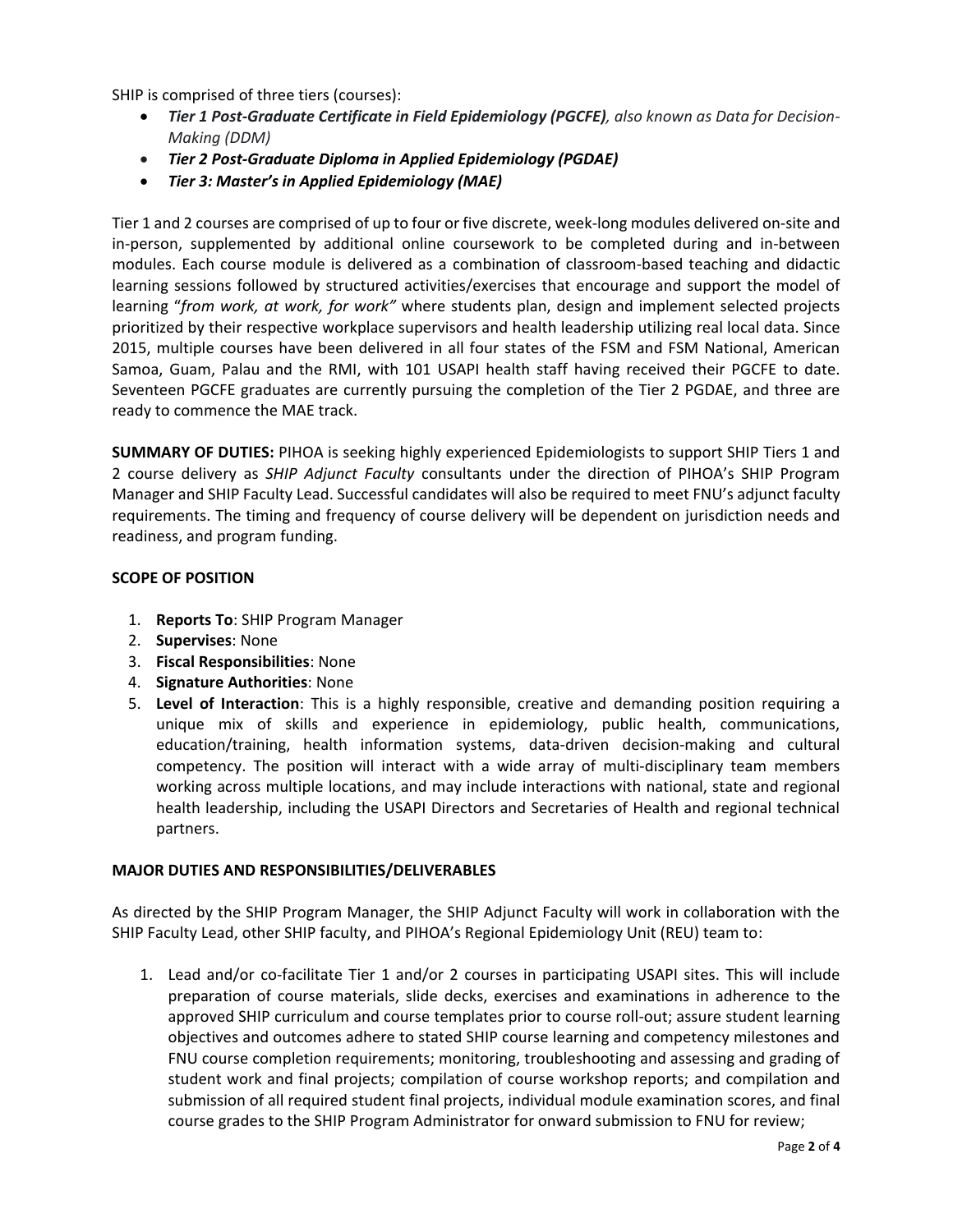- 2. Coach and mentor SHIP Tier 1 and 2 students throughout the period of course delivery, both onsite and remotely, to ensure students stay on track with attaining course competency and learning objectives and milestones, complete and submit required and graded course exercises and final projects in a timely and quality manner, and where possible, support students interested in publishing their final projects in peer-reviewed journals;
- 3. Work with SHIP Faculty Lead, other co-Adjunct Faculty and SHIP Program Manager to monitor overall student performance and identify students who are in need of additional support and identify and implement appropriate interventions. As needed, this may also include documenting and submitting recommendations for student continuation/non-continuation in the program;
- 4. Support and/or lead post-module workshop training debriefings with local health leadership and relevant supervisors to keep them informed at all times of course and student progress to ensure their continued commitment to supporting their respective staff participating in SHIP;
- 5. Be an active member of the SHIP Adjunct Faculty Team which includes participating in all required pre-module delivery planning and implementation and post-module delivery evaluation meetings; provide input to improving and enhancing the SHIP curriculum and associated teaching materials and strategies, as needed; and, support and/or provide input to overarching SHIP evaluation efforts; and
- 6. If/when requested and/or needed, participate in-person or remotely, in PIHOA Executive Board Meetings and other relevant regional meetings including, but not limited to, PPHSN meetings; annual meetings of the Council of State and Territorial Epidemiologists (CSTE) and Training Programs in Epidemiology and Public Health Interventions Network (TEPHINET); and, project management calls with CDC Technical Monitors and Project Officers.

## **PRIMARY QUALIFICATIONS**

- 1. **Education**: Minimum of a master's level degree in epidemiology, public health, or other social or health sciences-related fields from an accredited academic institution. Doctoral or MD level degree preferred.
- 2. **Experience**: Minimum 3 years of professional experience in field/research work in epidemiology and/or training and capacity building in public health and surveillance or related fields. Experience in strengthening public health systems in the Pacific region is desirable. Experience working with a Field Epidemiology Training Program or similar course in the USAPIs or other countries with similar challenges and unique needs preferred.
- 3. **Knowledge Competencies**
	- Advanced knowledge of core public health principles and current best practices
	- Advanced knowledge of public health surveillance systems in low-resource settings
	- Demonstrates knowledge of adult learning principles and best practices, including mentorship in the classroom and in the field, and effective facilitation/training approaches and methodologies. Evidence of training and mentoring public health professionals is required
	- Knowledge and experience in developing, analyzing, strengthening public health surveillance systems, and/or conducting outbreak investigation and response, and/or conducting community-based surveys, and/or managing field epidemiology projects
	- Knowledge and experience in planning and conducting epidemiological studies and communicating findings for data-driven decision-making and/or policy-making
	- Knowledge and experience in the use of data for quality improvement projects, or improving efficiencies in the management and delivery of clinical, primary care, and/or public health services
	- Advance knowledge and demonstrated experience in drafting, editing, submitting, and successfully publishing peer-reviewed publications/journals